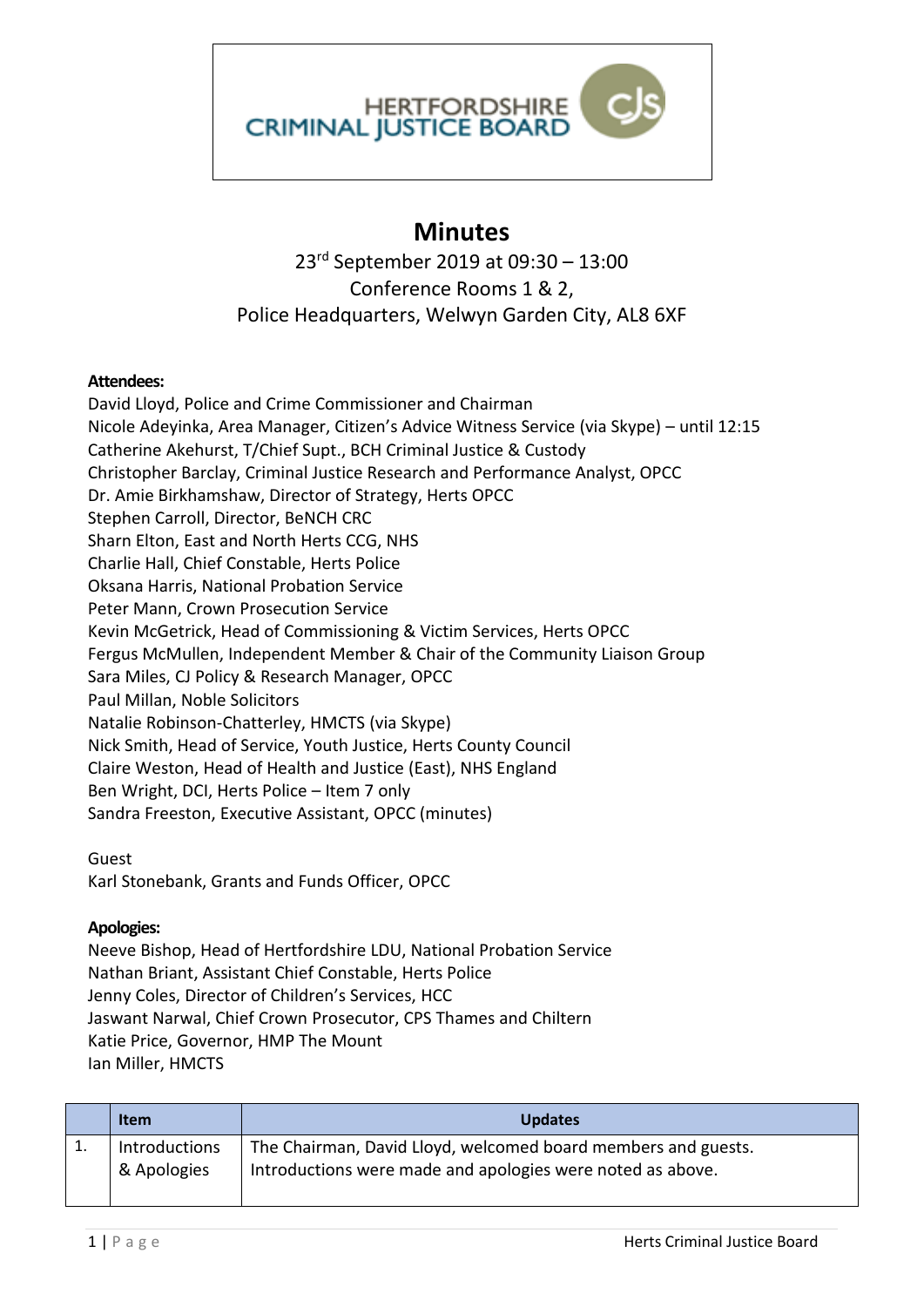| 2. | Minutes from<br>last meeting<br>and Review of<br><b>Action Log</b> | The minutes and actions from the last meeting were agreed as a true record.                                                                                                                                                                                                                                                                                                                                                                                                                                                                                                                                                                                                                                                                                                                                                                                                                                                                                                                                                                                                                                                                                                                                                                                                                                                                                                                                           |
|----|--------------------------------------------------------------------|-----------------------------------------------------------------------------------------------------------------------------------------------------------------------------------------------------------------------------------------------------------------------------------------------------------------------------------------------------------------------------------------------------------------------------------------------------------------------------------------------------------------------------------------------------------------------------------------------------------------------------------------------------------------------------------------------------------------------------------------------------------------------------------------------------------------------------------------------------------------------------------------------------------------------------------------------------------------------------------------------------------------------------------------------------------------------------------------------------------------------------------------------------------------------------------------------------------------------------------------------------------------------------------------------------------------------------------------------------------------------------------------------------------------------|
| 3. | Chairman's<br>briefing                                             | The National CJ board met on 3rd July 2019 and highlighted the progress being<br>made by both the Disclosure Sub-Group and the National Disclosure<br>Improvement Plan.<br>The Board agreed that the Forensic Steering Group should become a Sub-<br>Group of the CJB but wished to extend the membership to better represent<br>the sector - inviting representation from defence, academic & wider sector.<br>There has been agreement that the Forward Look will include pre-charge bail<br>and mental health (liaising with Department of Health and Social Care on the<br>latter).                                                                                                                                                                                                                                                                                                                                                                                                                                                                                                                                                                                                                                                                                                                                                                                                                               |
| 4. | HCJB meeting in<br>public                                          | The Chairman thanked members for attending the public meeting. Amie<br>Birkhamshaw shared a review of the 2019 HCJB meeting in public.<br>Overall the Board was positive about the content of themed session on victims<br>and witnessed and felt that it gave the public a clear sense of the journey<br>through the criminal justice system and what support and help is available for<br>victims and witnesses.<br>Views for a future public meeting were as follows:<br>Consider what outcome the meeting wants to achieve? This would help<br>structure the meeting in terms of what the collective agencies and the<br>public want from the same.<br>A town centre or more visible venue could be used in order to<br>appropriately engage with the public and be more transparent.<br>To use a wider range of channels to advertise the event.<br>Consider holding the meeting between late afternoon/early evening to<br>٠<br>encourage attendance.<br>Perhaps include members of the public in organising the meeting<br>$\bullet$<br>Continue to ensure the public are able to access services from Beacon<br>٠<br>Take a view post PCC elections after May 2020, as to whether to hold<br>another meeting in public which would be held in October/November<br>2020.<br>The Chairman thanked the board for their helpful comments which would be<br>taken into account when planning for the next meeting. |
| 5. | Review of<br>Hertfordshire's<br><b>File Quality</b>                | Amie Birkhamshaw presented her findings from her review on 'Getting Cases<br>Ready for Court'.<br>File Quality is a national issue and remains a challenge locally.<br>The review covered the challenges relating to governance, supervision,<br>quality and timeliness of case files.<br>The review found:                                                                                                                                                                                                                                                                                                                                                                                                                                                                                                                                                                                                                                                                                                                                                                                                                                                                                                                                                                                                                                                                                                           |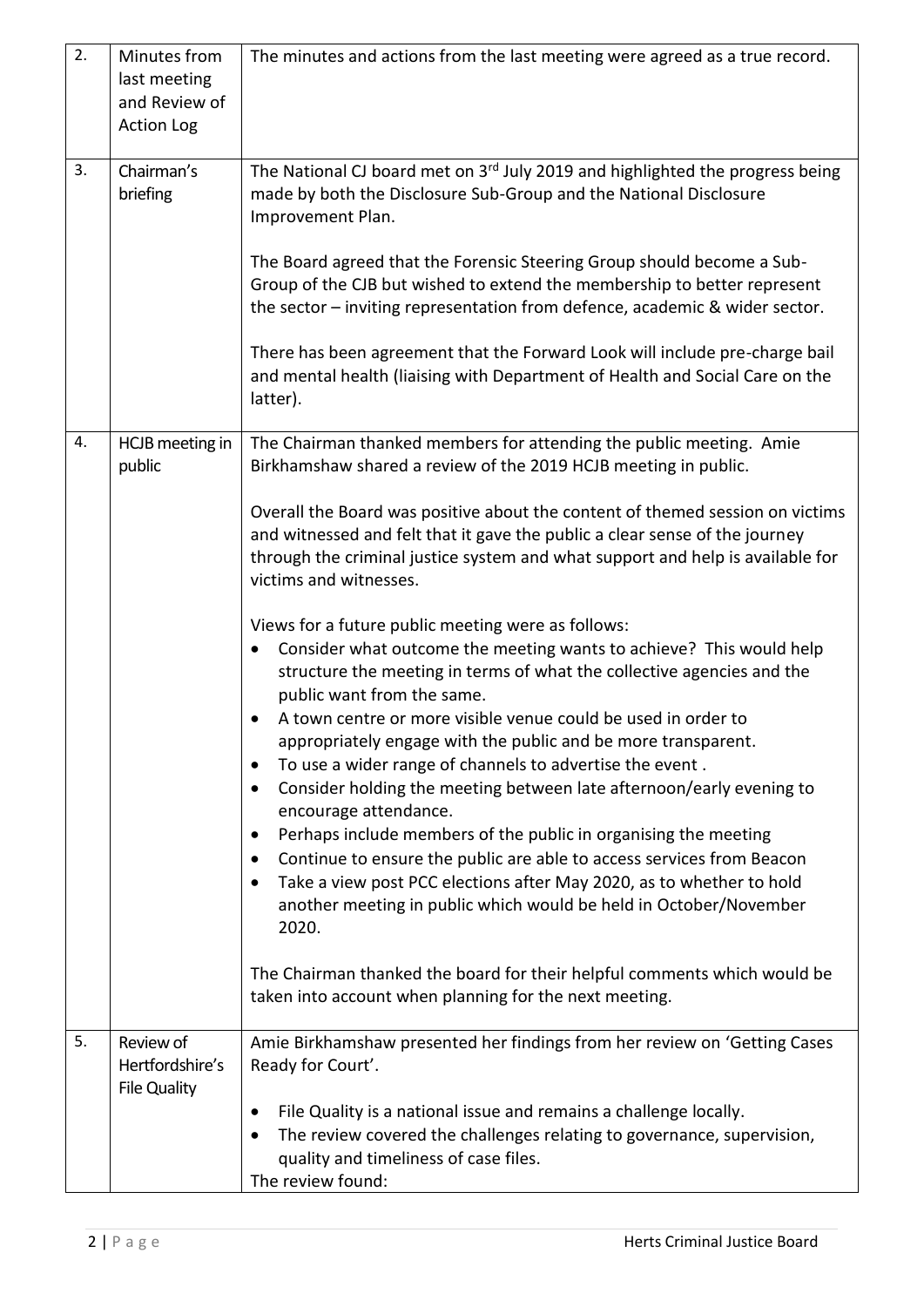|    |                                                                                          | The size of the force is irrelevant. The failings, therefore, must be in regard<br>to processes.<br>Op Qualis was set up across BCH to improve the standard of prosecution<br>$\bullet$<br>files.<br>Since the introduction of a TVP gatekeeper, PCD file rejections had reduced<br>$\bullet$<br>from 80% to between 30% and 40%.<br>A discussion was had around what other forces do to improve file quality -<br>$\bullet$<br>Thames Valley Police for example have a team of 28 evidential review<br>officers/staff working within their Administration of Justice Unit. They gate<br>keep all files prior to submission and return to the office in the case with |
|----|------------------------------------------------------------------------------------------|-----------------------------------------------------------------------------------------------------------------------------------------------------------------------------------------------------------------------------------------------------------------------------------------------------------------------------------------------------------------------------------------------------------------------------------------------------------------------------------------------------------------------------------------------------------------------------------------------------------------------------------------------------------------------|
|    |                                                                                          | support and guidance.<br>Cambridgeshire have recently launched a Case File Standards and Support<br>Unit. The Board will keep watch of its development and progression in<br>improving standards.<br>An interim Post Implementation Review of Cambs Case File Standards and                                                                                                                                                                                                                                                                                                                                                                                           |
|    |                                                                                          | Support Unit is taking place in January 2020.<br>Recommendations of the paper were approved by the Board                                                                                                                                                                                                                                                                                                                                                                                                                                                                                                                                                              |
| 6. | <b>HCJB</b><br>Performance<br>Dashboard<br>(including Crest<br>Performance<br>Dashboard) | This item was introduced by Christopher Barclay who discussed the dashboard<br>with the Board.<br>Key standing areas for review are file quality and cracked and ineffective trials.<br>It was highlighted that with both there are areas for consideration and action,<br>some which are already being progressed.<br>A different approach would be considered to the current mixed listing                                                                                                                                                                                                                                                                          |
|    |                                                                                          | patterns at Magistrates' Courts as this could be challenging from a CPS<br>perspective in regard to deploying the right level of advocate.<br>HMCTS have shifted their focus from effective to ineffective trial rate.<br>$\bullet$<br>Their internal target is 13.5% for ineffective trial rate.                                                                                                                                                                                                                                                                                                                                                                     |
| 7. | <b>Victim Personal</b><br>Statements &<br><b>VCOP</b>                                    | Ben Wright gave a presentation on Victim Personal Statements (VPS).<br>The VPS:<br>Helps the victim and is a part of the healing process.<br>Support should be provided to the victim either by the Witness Care Team<br>or the Victim Services Team.                                                                                                                                                                                                                                                                                                                                                                                                                 |
|    |                                                                                          | The statement should be available at hearings.<br>$\bullet$<br>Following a recent upgrade, Athena now allows personnel to record as to<br>$\bullet$<br>whether a VPS was offered in each and every investigation<br>The Victim Experience Project was referenced as a useful report: Victim<br>experience project 2019.                                                                                                                                                                                                                                                                                                                                               |
| 8. | Notifying<br>defendants of<br>their court date                                           | This item was introduced by Christopher Barclay.<br>The utilisation of a text message service to notify defendants of their court<br>$\bullet$<br>date. The courts had previously provided this service, but it had been<br>withdrawn some time ago.<br>Although there could be an option for the defendant to respond to the<br>text, it was agreed this would not be appropriate.<br>The postal requisition service would remain.                                                                                                                                                                                                                                   |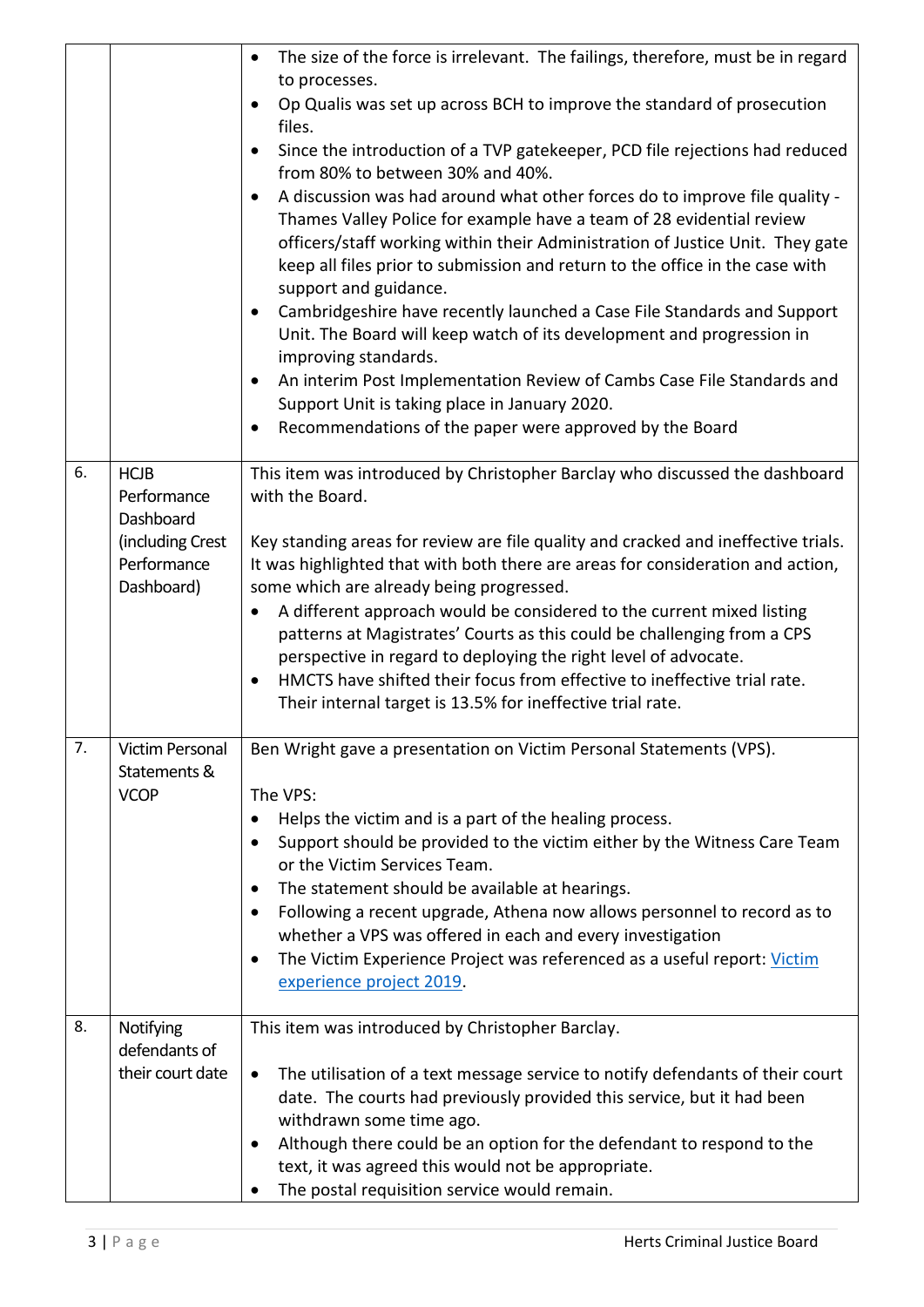|     |                                                     | Decision: The Board agreed to sign up to the text notification of court date<br>service with a pilot initially. A report would be brought back to the Board<br>circa June 2020.                                                                                                                                                                                                                                                  |
|-----|-----------------------------------------------------|----------------------------------------------------------------------------------------------------------------------------------------------------------------------------------------------------------------------------------------------------------------------------------------------------------------------------------------------------------------------------------------------------------------------------------|
| 9.  | <b>Criminal Justice</b><br><b>Innovation Bids</b>   | The Chairman advised the Board members that they may step out of the<br>meeting if they felt they had a disclosable interest at any point.                                                                                                                                                                                                                                                                                       |
|     |                                                     | Karl Stonebank reported that of the initial budget of £150k, £121,500 was<br>available to be allocated.                                                                                                                                                                                                                                                                                                                          |
|     |                                                     | In Round 2, seven bids had been received and scrutinized by Karl Stonebank<br>and the relevant subgroups. Four bids had been recommended, and following<br>discussions, were approved by the Board:                                                                                                                                                                                                                              |
|     |                                                     | a. Hertfordshire Problem Gambling Programme (GamCare) - £36,045.                                                                                                                                                                                                                                                                                                                                                                 |
|     |                                                     | b. Out of Court Disposals Framework Hardship Fund (Herts Constabulary) -<br>£1,000.                                                                                                                                                                                                                                                                                                                                              |
|     |                                                     | Case File Quality Review Team (Herts Constabulary) - £40,000.<br>c.                                                                                                                                                                                                                                                                                                                                                              |
|     |                                                     | d. Prison Release Day Key Worker (BeNCH CRC) - The Board agreed to award<br>£18,750 subject to the following conditions:<br>$\triangleright$ The PCC Criminal Justice Innovation Fund award of up to £18,750 to be<br>match funded.<br>$\triangleright$ That the finer details of how all Herts arriving prison leavers are<br>supported across the country are shared with the Commissioner (via a<br>Decision Making Meeting). |
|     |                                                     | Funds of £26,000 would remain.                                                                                                                                                                                                                                                                                                                                                                                                   |
| 10. | <b>Agency Updates</b>                               | No items to discuss.                                                                                                                                                                                                                                                                                                                                                                                                             |
| 11. | Any Other<br><b>Business &amp;</b><br>future Agenda | Deterrent sentencing for knife crime: A presentation on Tactical Knife<br>$\bullet$<br>Crime would come to the December 2019 Board.                                                                                                                                                                                                                                                                                              |
|     | items                                               | Beacon: The Beacon team's fraud provision had been providing an<br>$\bullet$<br>exceptional service in regard to referrals from Action Fraud. Articles had,<br>and would be published, in the national press in regard to Beacon services.                                                                                                                                                                                       |
|     |                                                     | Emergency Service worker assaults and body worn video footage: In<br>regard to officer and staff assaults it was queried whether a process could<br>be put in place to ensure that, prior to sentencing, the courts would be<br>able view video evidence. This would go a long way to supporting staff and<br>other emergency services workers.                                                                                  |
|     |                                                     | NHS England services: The Substance Misuse Service in the Mount Prison<br>would be recommissioned. Also the Liaison and Diversion Service for                                                                                                                                                                                                                                                                                    |